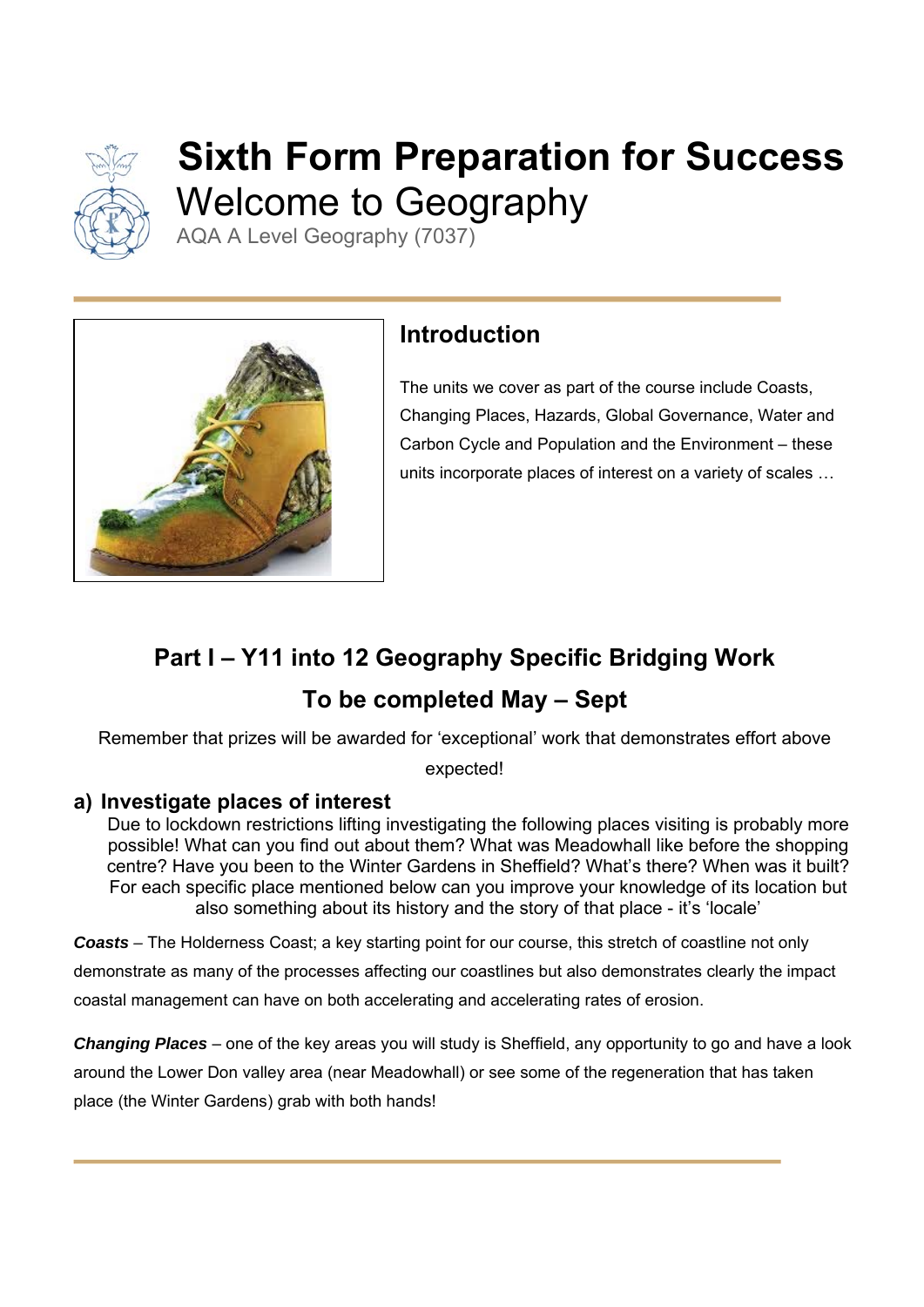*Hazards* – We are fortunate in the UK that tectonic hazards are a very rare occurrence – if, however you happen to be lucky enough to be travelling anywhere internationally this summer you may come across a volcano or an area where earthquake proof design is apparent – geography is everywhere and keep your eyes open!

*Global Governance* – The major case study studied here is Antarctica, although a trip to the South Pole may not feature in everyone's summer plans! We do focus on the Global Commons and one of the issues facing the planet stakeholders is the management of oceans – there has been a lot of press coverage recently regarding plastics in the oceans and rivers – the River Don aqueduct, near Kirk Bramwith has recently been reported in the press as being one of the most polluted rivers in the country.

*Water and Carbon Cycle* – river valleys offer a great starting point for looking at the water cycle – relatively local examples can be found in the Peak District.

*Population and environment* – Balby! Great potential here for a case study, show casing all Balby has to offer in terms of healthcare provision (don't just think about biological healthcare also consider mental healthcare provisions). We will also be studying Glasgow and how your life expectancy varies according to how close to the city centre you live.

### **b) Wider reading**

#### **BOOKS**

**Prisoners of Geography (Tim Marshall)** An insightful book which helps understand how physical geography impacts on political reality and really helps to understand how decisions of world leaders have been shaped by geography – a great introduction to geopolitics.

**Unruly Places (Alistair Bonnet)** At a time when Google Maps can take you on a virtual tour of most places on the planet, it's hard to imagine there's any unchartered ground left on the planet. Unruly Places goes to some of the most unexpected, offbeat places in the world to re-inspire our geographical imaginations.

**Map head: Charting the Weird World of Geography Wonks (Ken Jennings)** Ken Jennings takes readers on a world tour of geogeeks from the London Map Fair to the bowels of the Library of Congress, from the prepubescent geniuses at the National Geographic Bee to the computer programmers at Google Earth. Each chapter delves into a different aspect of map culture: highpointing, geocaching, road atlas rallying, even the "unreal estate" charted on the maps of fiction and fantasy. Jennings also considers the ways in which cartography has shaped our history, suggesting that the impulse to make and read maps is as relevant today as it has ever been.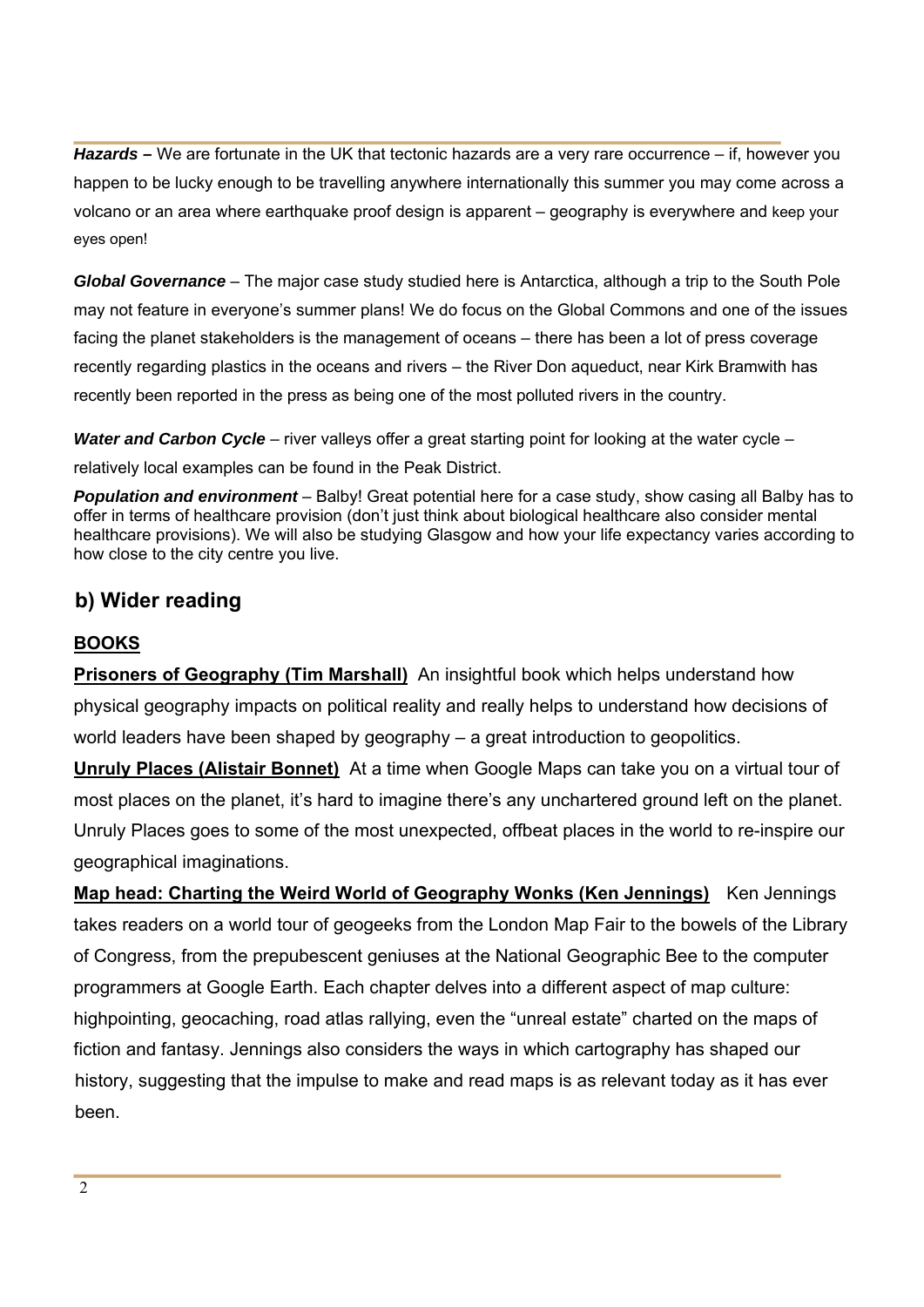#### **PODCASTS**

**Costing the Earth** – https://www.bbc.co.uk/programmes/b006r4wn/episodes/player There are some great podcasts here to pick from on a wide variety of geographical issues including climate change, carbon, urban greening, deforestation, alternative power, plastics etc.

#### **Royal Geographical Society – "Ask the Geographer podcasts"**

 https://www.rgs.org/schools/teaching-resources/ask-the-expert-podcasts/ A fantastic set of podcasts to keep A Level studies up-to-date with the latest geographical research – pick out some that interest you and give them a go!

#### **FILMS**

**Before the Flood (2016):** Before the Flood, presented by National Geographic, features Leonardo DiCaprio on a journey as a United Nations Messenger of Peace, travelling to five continents and the Arctic to witness climate change first-hand. He goes on expeditions with scientists uncovering the reality of climate change and meets with political leaders fighting against inaction.

**An Inconvenient Truth and An Inconvenient Sequel (2006, 2016):** These films follow Al Gore on the lecture circuit as the former presidential candidate campaigns to raise public awareness of the dangers of global warming and calls for immediate action to curb its destructive effects on the environment.

#### **DOCUMENTARIES**

**BBC iPlayer:** 

**David Attenborough Box Sets** https://www.bbc.co.uk/iplayer/group/p06m42d9 **Simon Reeve around the world** https://www.bbc.co.uk/iplayer/group/p06rrnkm

**Channel 4 On Demand When the Immigrants Leave (Dispatches)** https://www.channel4.com/programmes/dispatches/on-demand/69555-001

**The World's Dirtiest Air (Unreported World)** https://www.channel4.com/programmes/unreported-world/on-demand/6719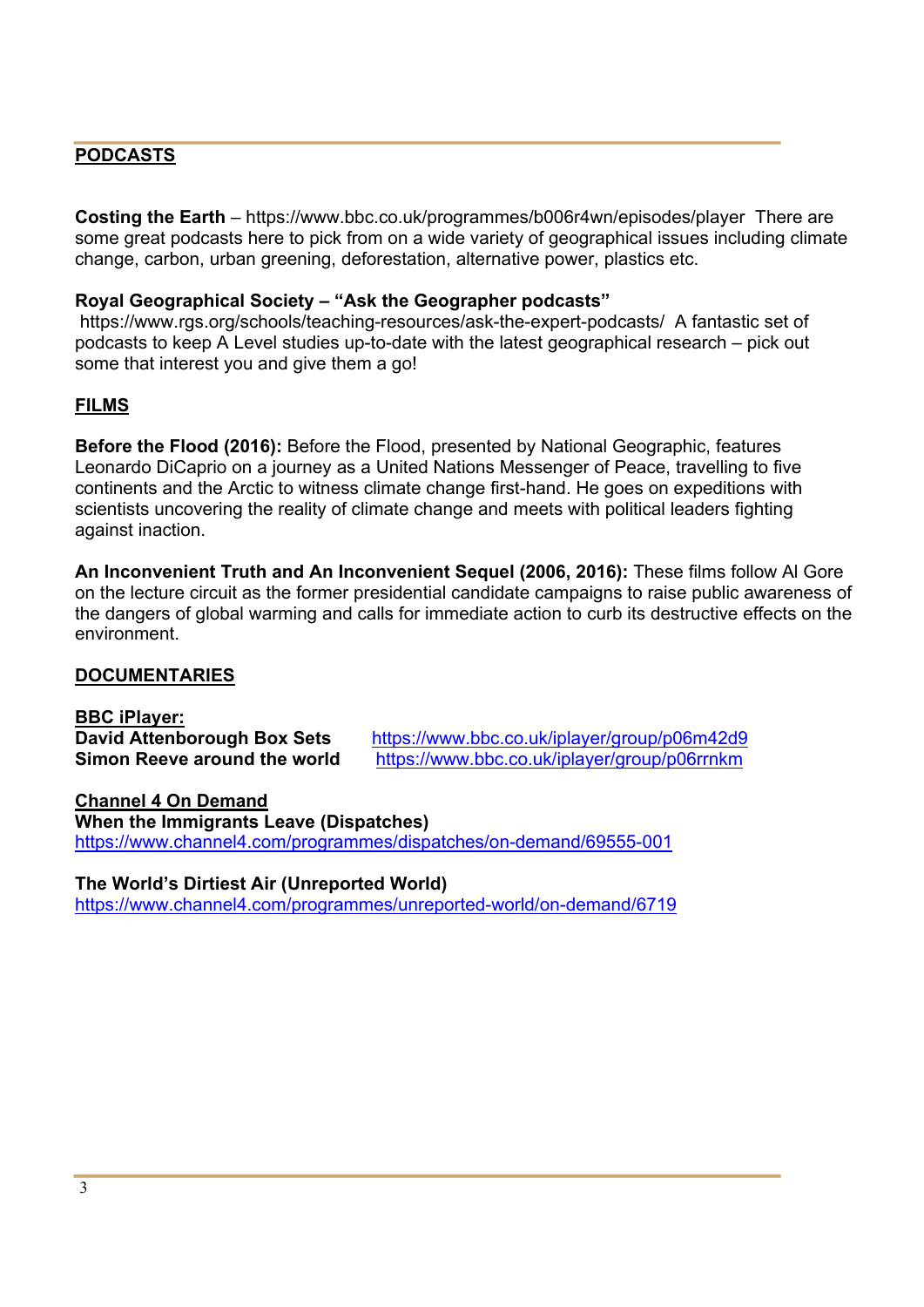### **c) Compulsory tasks**

**Task 1** - in preparation for starting our course in September it is worth taking a look at the course from the other side of the desk, with this in mind we'd like you to produce a 20 minute teaching activity based on one of the following areas:

- The relationship between environmental change and human activity in the Tropical Rainforest
- Predicted climate change and the impacts of this on coastlines
- The impact and human responses to a recent wildfire event
- Threats to Antarctica from climate change
- How humans perceive, engage with and form attachments to places and how they present and represent the world to others, including the way in which everyday place meanings are bound up with different identities, perspectives and experiences
- The role of international agencies and NGOs in promoting health and combatting disease at the global scale

Tips - Make your 20 minute slot as engaging and contemporary as possible, use resources such as; a Powerpoint, video clips, articles, handouts and remember to include a 'hook' to catch the attention of your classmates.

**Task 2** - In Geography we use both primary and secondary data of different forms. Most frequently these data sources can be grouped as either Quantitative or Qualitative.

You need to research the terms Quantitative or Qualitative and how that relate to different sources of data. Provide 3 examples of each type of data and then finish off with a discussion on which (Quantitative or Qualitative) you think is the most accurate and why.

Your work should be essay based.

## **d) Stretch!**

Open **'Preparing for A Level Geography - The Definitive Guide'.** This is the other file available in the Geography Subject Specific Bridging Work folder. The purpose of this is to help you 'get ahead' and prepare for the transition to A Level. More importantly, it provides hundreds, if not thousands of opportunities to further engage with the wonderful subject of geography!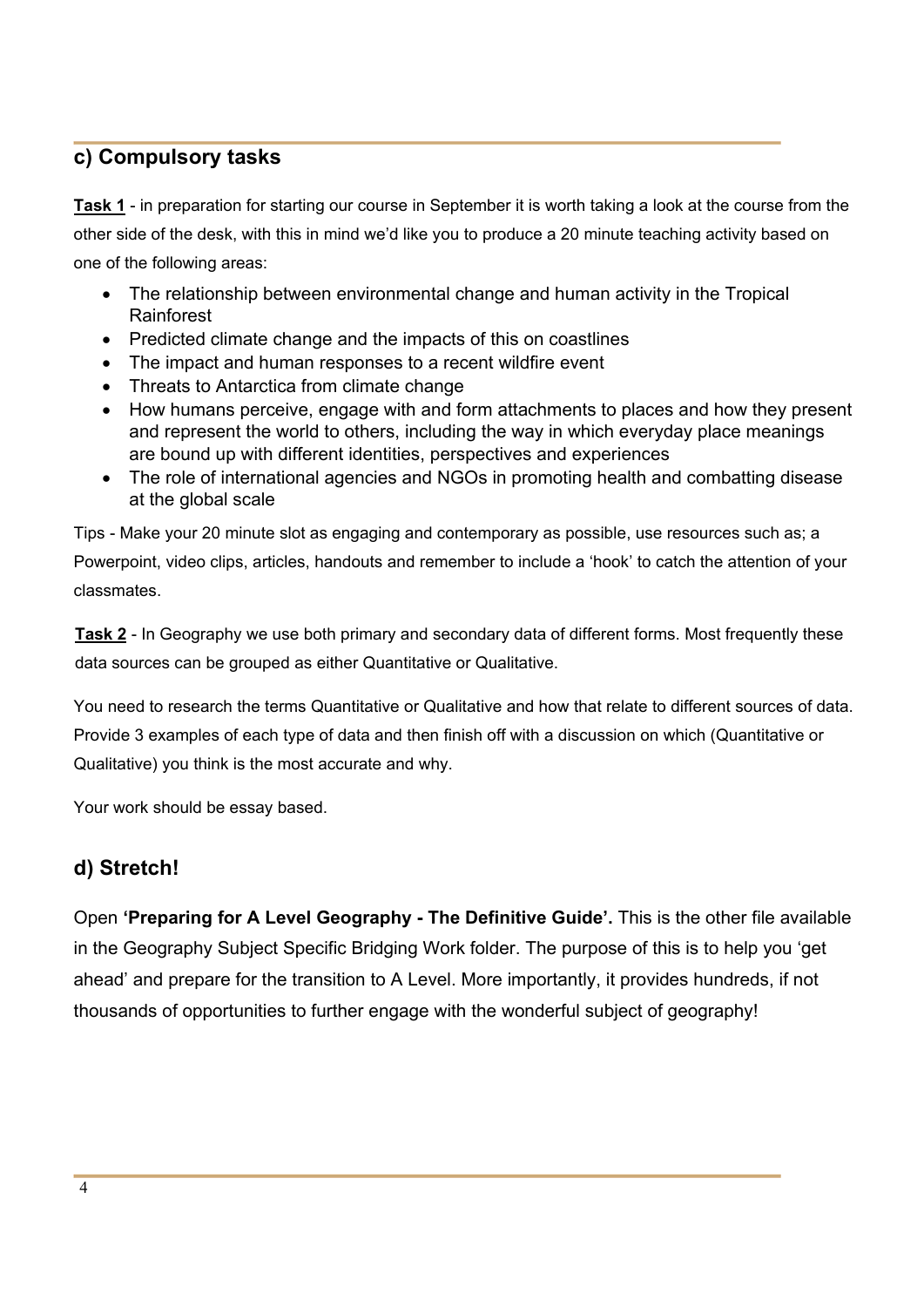## **Part II - Year 12 Head Start! for completion June – September**

## **AQA A Level Geography:** https://www.aqa.org.uk/subjects/geography/as-and-alevel/geography-7037

Massively Important! Know the course! Use this video to have a look at the style of exam paper, layout and the type of topics and how the course is assessed: https://www.youtube.com/watch?v=Zi5He3URgJ0

#### **So, what are you going to do?**

Firstly, you need to email Mrs Thornley (*jthornley@mcauley.org.uk*). This will do 2 things: One, show me exactly how interested you are in getting a head-start to A level Geography and secondly, it will let me email you out a resource booklet to help you gain further insight into the course and the topics you are going to study over the next 2 years.

#### **Compulsory Task.**

In Geography we use both primary and secondary data of different forms. Most frequently these data sources can be grouped as either Quantitative or Qualitative.

You need to research the terms Quantitative or Qualitative and how that relate to different sources of data. Provide 3 examples of each type of data and then finish off with a discussion on which (Quantitative or Qualitative) you think is the most accurate and why.

Your work should be essay based.

#### **Textbooks & Revision Guides:**

You'll be given access to a free e-Textbook when we're back in school but you may wish to buy your own copy. Try used copies for a much-reduced price. Amazon or Ebay! We use this one mainly:

**Textbook:** https://www.amazon.co.uk/AQA-level-Geography-Fourth-Whittaker/dp/1471858693/ref=sr\_1\_2\_sspa?dchild=1&keywords=Geography+a+level+textbook+